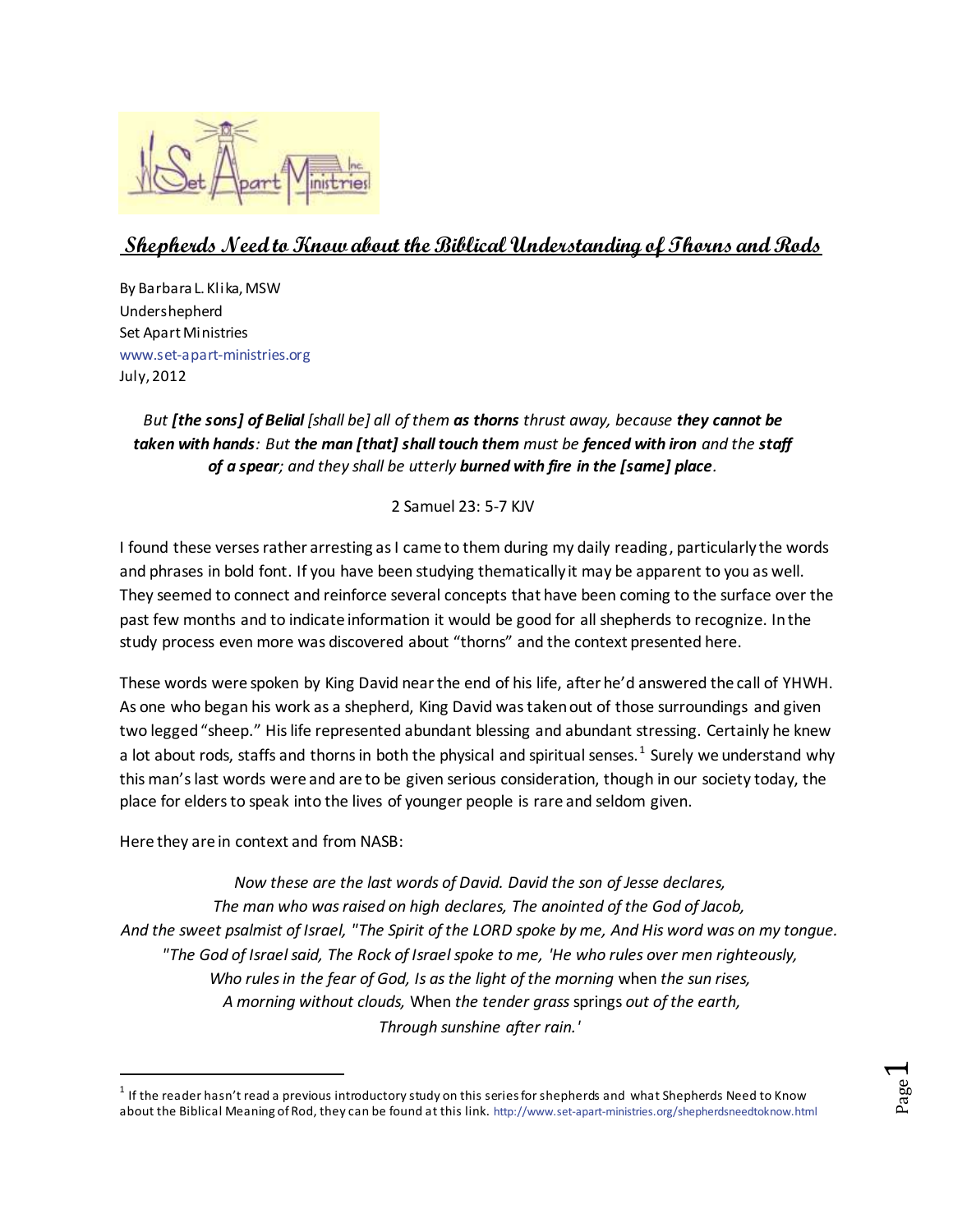*"Truly is not my house so with God? For He has made an everlasting covenant with me, Ordered in all things, and secured; For all my salvation and all* my *desire, Will He not indeed make* it *grow? "But the worthless, every one of them will be thrust away like thorns, Because they cannot be taken in hand; But the man who touches them Must be armed with iron and the shaft of a spear, And they will be completely burned with fire in* **their** *place."* 2 Samuel 23: 1-7 NASB

### **Process: Type of study and Resources**

I will consider them here in three parts on the way to discovering more about what shepherds need to know about such thorns and rods:

Verses 1-4 The Words of YHWH and His Servant, David Verse 5 Covenant with David and His House Verses 6-7 Thorns and Rods

Just as an interesting point, I recently learned that Sir Isaac Newton, a renowned physicist, was also a serious student of ancient languages and the Word. In his book, *Observations upon the Prophecies of*  Daniel, and the Apocalypse of St. John (1733)<sup>2</sup>, he noted what other biblical scholars have as well; that there is a prophetic and poetic language used throughout the Scriptures. One aspect relevant to this study follows:

 *FOR understanding the Prophecies, we are, in the first place, to acquaint our-selves with the figurative language of the Prophets. This language is taken from the analogy between the world natural, and an empire or kingdom considered as a world politic. … rain, if not immoderate, and dew, and living water, for the graces and doctrines of the Spirit; and the defect of rain, for spiritual barrenness. … Animals also and vegetables are put for the people of several regions and conditions; and particularly, trees, herbs, and land animals, for the people of the earth politic <sup>3</sup>*

This is very much in keeping with the Hebraic viewpoint of there being four levels of interpretation. Though the original source is in Jewish literature, there is a simple yet comprehensive explanation of these levels at Wikipedia. <sup>4</sup> In brief: *Pshat* – plain, simple meaning level, *Remez* - hints or hidden, symbolic level, *Derash* – comparative meaning through similar instances and *Sod* – secret or mystical

1

Page  $\boldsymbol{\sim}$ 

<sup>2</sup> [http://www.isaacnewton.ca/daniel\\_apocalypse/](http://www.isaacnewton.ca/daniel_apocalypse/) *Drawing from this resource is not intended to be viewed as an endorsement of agreement with all of Newton's conclusions, but rather an acknowledgement of a recognized truth in the use of poetic language in Biblical prophecy. Previous generations have tended to be more Scripturally literate than is normative today.*

<sup>3</sup> Ibid; Excerpts fro[m: http://www.isaacnewton.ca/daniel\\_apocalypse/pt1ch02.html](http://www.isaacnewton.ca/daniel_apocalypse/pt1ch02.html)

<sup>4</sup> [https://en.wikipedia.org/wiki/Pardes\\_%28Jewish\\_exegesis%29](https://en.wikipedia.org/wiki/Pardes_%28Jewish_exegesis%29)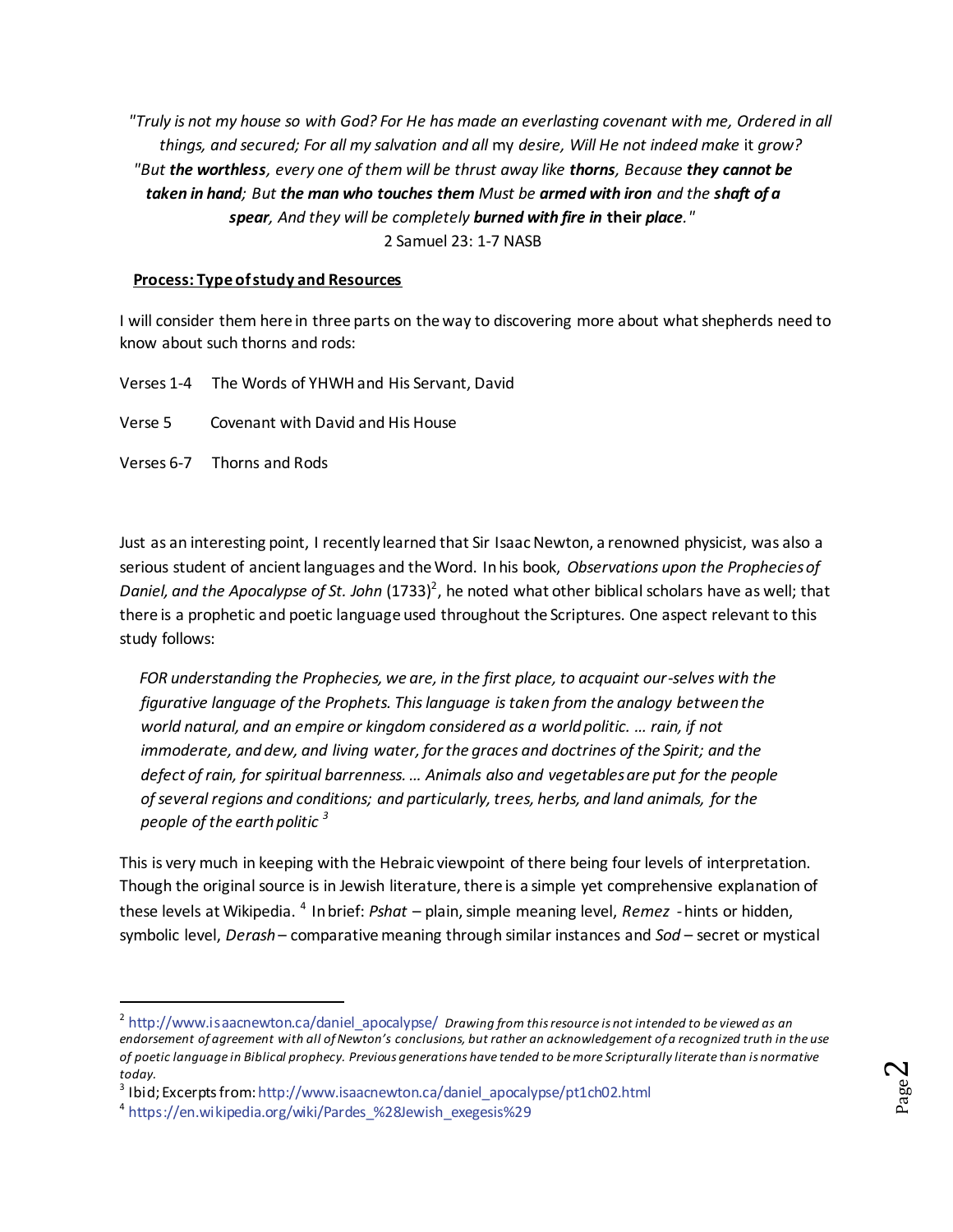meaning given through revelation or inspiration.<sup>5</sup> Those who recognize the value of considering the very structure of the literature itself in fully searching out the Word of our Elohim may also recognize a thematic study approach, as Tony Robinson among others has taught  $<sup>6</sup>$ </sup>

Consideration of the symbolic language led to comprehension of their similarity to what Moses had commented as he completed writing and began to teach Torah (Deuteronomy 32:2) and only then did I realize the significance goes back to the Garden…and ultimately forward to our return to the Garden. The implications of the thorns and the rod apply consistently over all time. Once again, the cohesiveness and incredible depth of meaning of the Word is emphasized!

I will then offer some commentary and relevant messages that have come to my attention as I was in the process of preparing this study.

### **The Words of YHWH and His Servant David**

 $\overline{a}$ 

These last words of David begin with a declaration of his identity: the sweet psalmist of Israel who is the son of Jesse who was given a position of authority and prestige through his anointing by the God of Jacob. He wrote that he has heard the Rock of Israel speak, declaring that one who rules while fully aware of an appropriate fear of God and His righteousness is like a beautiful sunny day after a rain that causes grass to grow. We recognize a poetic word picture here and I now see great significance though I have passed by it without much consideration many times before. Matthew Henry's commentary has a beautiful description of the application of these words for one who rules others.<sup>7</sup>

I first realized that this poetic picture harkens back to the words of Moses where he has described the Word he has written, the Torah, as rain which brings forth herbs and grass.

*Give ear, O ye heavens, and I will speak; and hear, O earth, the words of my mouth. My doctrine shall drop as the rain, my speech shall distil as the dew, as the small rain upon the tender herb, and as the showers upon the grass:* Deuteronomy 32:1-2

Here is a metaphor which is plainly identified in the text. The rain is His doctrine or teaching, and the plants that receive it are compared to people.<sup>8</sup> After having received the rain, such leaders rule is as David has described. In light of David's reference to thorns in this verse under consideration, I found it rather compelling that Moses comments were bracketed before and after by reflection on those who would prove to be stubborn and resistant, specifically mentioning the latter days.

 $^5$  You will find an excellent more in-depth discussion of ParDes by Frank Houtz at <http://www.drybonesrestorationcompany.com/articles/Series/Hebraic%20Foundations/PaRaDiSe.pdf> 6 <http://www.restorationoftorah.org/>

<sup>7</sup> Parts 1, 2: <http://www.studylight.org/com/mhc-com/view.cgi?book=2sa&chapter=023>

<sup>8</sup> For more consideration of His doctrine and the connection with Messiah Yeshua's teaching, please see *A Question of Doctrine* at our SAM websit[e, http://www.set-apart-ministries.org/ourdoctrine.html](http://www.set-apart-ministries.org/ourdoctrine.html)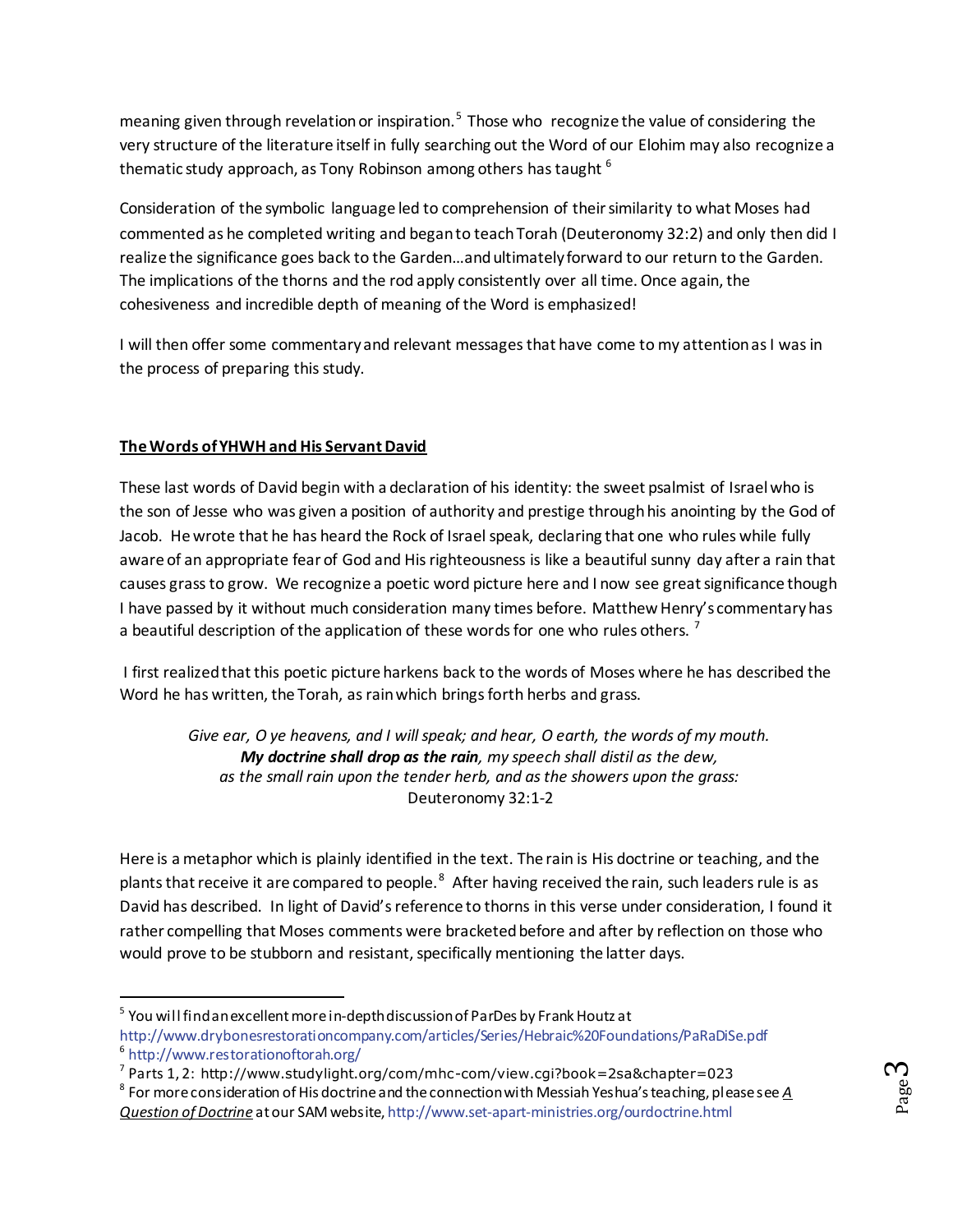*And it came to pass, when Moses had made an end of writing the words of this law in a book, until they were finished,*

*That Moses commanded the Levites, which bare the ark of the covenant of the LORD, saying, Take this book of the law, and put it in the side of the ark of the covenant of the LORD your God, that it may be there for a witness against thee.*

*For I know thy rebellion, and thy stiff neck: behold, while I am yet alive with you this day, ye have been rebellious against the LORD; and how much more after my death?*

*Gather unto me all the elders of your tribes, and your officers, that I may speak these words in their ears, and call heaven and earth to record against them.*

*For I know that after my death ye will utterly corrupt yourselves,* 

*and turn aside from the way which I have commanded you;* 

*and evil will befall you in the latter days; because ye will do evil in the sight of the LORD,* 

*to provoke him to anger through the work of your hands.*

*Deuteronomy 31: 24-29 KJV*

*Because I will publish the name of the LORD: ascribe ye greatness unto our God. He isthe Rock, his work is perfect: for all his ways are judgment: a God of truth and without iniquity, just and right is he. They have corrupted themselves, their spot is not the spot of his children: they are a perverse and crooked generation. Do ye thus requite the LORD, O foolish people and unwise? is not he thy father that hath bought thee? hath he not made thee, and established thee? Remember the days of old, consider the years of many generations: ask thy father, and he will shew thee; thy elders, and they will tell thee.* Deuteronomy 32: 3-7

As I began doing the word studies involved here, I saw that these words of David were very similar to those of Isaiahin a parallel structure.

*Incline your ear, and come unto me: hear, and your soul shall live; and I will make an everlasting covenant with you, even the sure mercies of David. Behold, I have given him for a witness to the people, a leader and commander to the people. Behold, thou shalt call a nation that thou knowest not, and nations that knew not thee shall run unto thee because of the LORD thy God, and for the Holy One of Israel; for he hath glorified thee. Seek ye the LORD while he may be found, call ye upon him while he is near: Let the wicked forsake his way, and the unrighteous man his thoughts: and let him return unto the LORD, and he will have mercy upon him; and to our God, for he will abundantly pardon. For my thoughts are not your thoughts, neither are your ways my ways, saith the LORD. For as the heavens are higher than the earth, so are my ways higher than your ways, and my thoughts than your thoughts. For as the rain cometh down, and the snow from heaven, and returneth not thither, but watereth the earth, and maketh it bring forth and bud, that it may give seed to the sower,and bread to the eater: So shall my word be that goeth forth out of my mouth: it shall not return unto me void, but it shall accomplish that which I please, and it shall prosper in the thing whereto I sent it.*

Page 4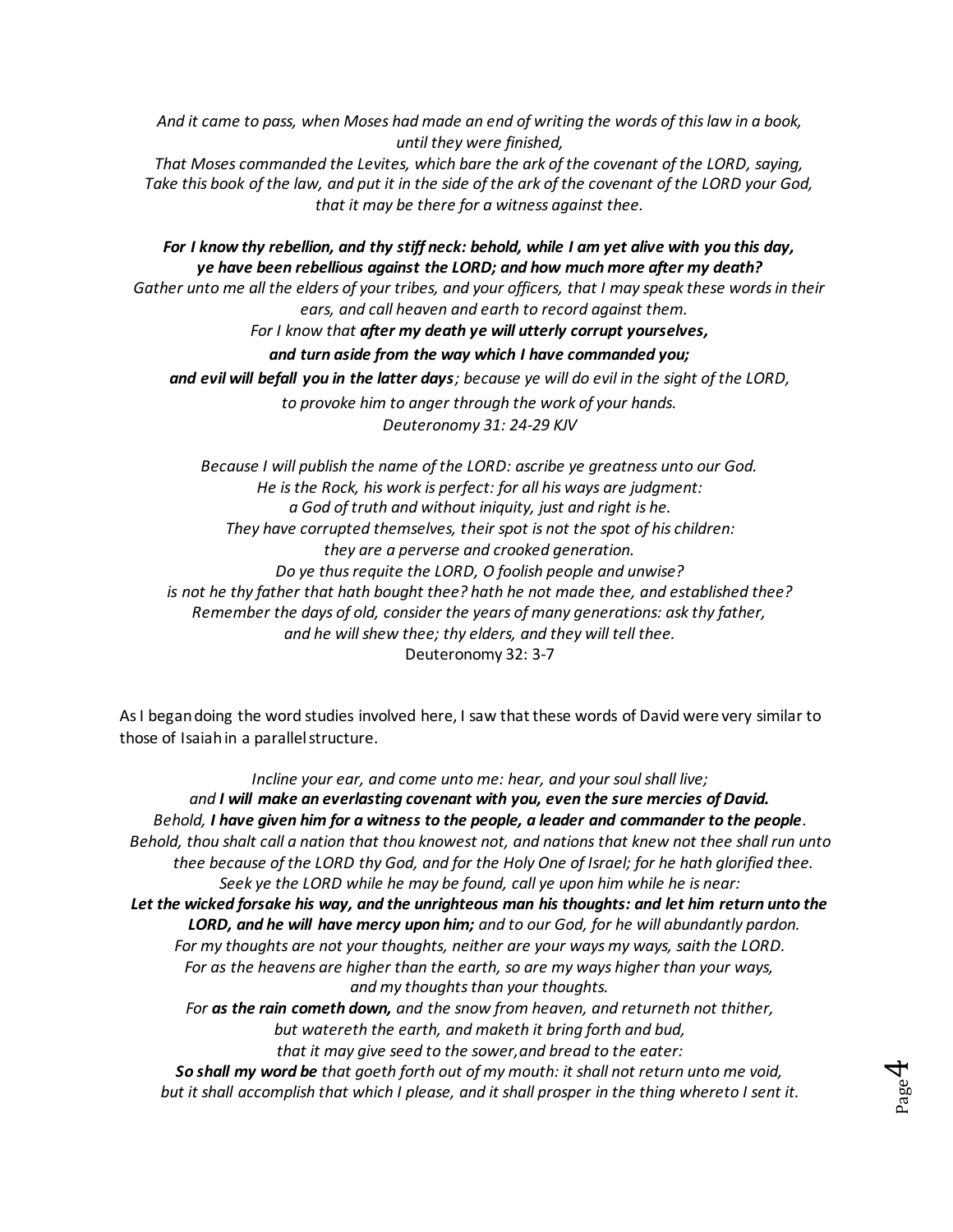*For ye shall go out with joy, and be led forth with peace: the mountains and the hills shall break forth before you into singing, and all the trees of the field shall clap their hands. Instead of the thorn shall come up the fir tree, and instead of the brier shall come up the myrtle tree: and it shall be to the LORD for a name, for an everlasting sign that shall not be cut off. Isaiah 55: 3-13 KJV*

As in David's last words, his identity is addressed first as a covenant relationship; then his position. An admonition to the wicked comes next, followed with the comparison of the rain and His Word, and with the absence of thorns there is to be an everlasting sign that will not be cut off. Some of the significance of these words did not become apparent until I did the individual word studies, which will be addressed later. Can there be doubt that Isaiah wasinfluenced by David's parting words, as well as hearing from the same Spirit?

### **Covenant with David and His House**

In the next portion, KJV and NKJV translations have the wording phrased to appear that this description was NOT fitting the *whole* house of David, but assuredly with *him*, while in my view other translations have phrased it as a rhetorical question:

*Although my house [be] not so with God; yet he hath made with me an everlasting covenant, ordered in all [things], and sure: for [this is] all my salvation, and all [my] desire, although he make [it] not to grow.* **KJV**

*"For does not my house stand so with God? For he has made with me an everlasting covenant, ordered in all things and secure. For will he not cause to prosper all my help and my desire?* **ESV**

*"Truly is not my house so with God? For He has made an everlasting covenant with me, Ordered in all things, and secured; For all my salvation and all* my *desire, Will He not indeed make* it *grow?* **NASB**

It seems that the majority of commentators have taken it to be David's acknowledgement of the sin and weakness among his children though Adam Clarke also saw it as a kind of rhetorical question, at the same time confirming David's confidence was in YHWH, the Maker of the Covenant, more so than in the flesh.<sup>9</sup> How often it is true that parents who honor our Elohim may yet have children who have lower standards! These words would seem to be an encouragement to all such parents that even King David had such concerns about his family and yet also the assurance of YHWH's favor to bring all things together in good.

Then, the verses that caught my attention are a contrasting statement about those who do not even begin to honor our Elohim. They are called "worthless" and "sons of Belial" in these translations which matches the definitions offered for the Hebrew word, transliterated as "belial." Strong's number 1100. According to the Blue Letter Bible, it is used 27 times in the KJV, just rendered as "sons of Belial"

 $\overline{a}$ 

<sup>&</sup>lt;sup>9</sup> <http://www.godrules.net/library/clarke/clarke2sam23.htm>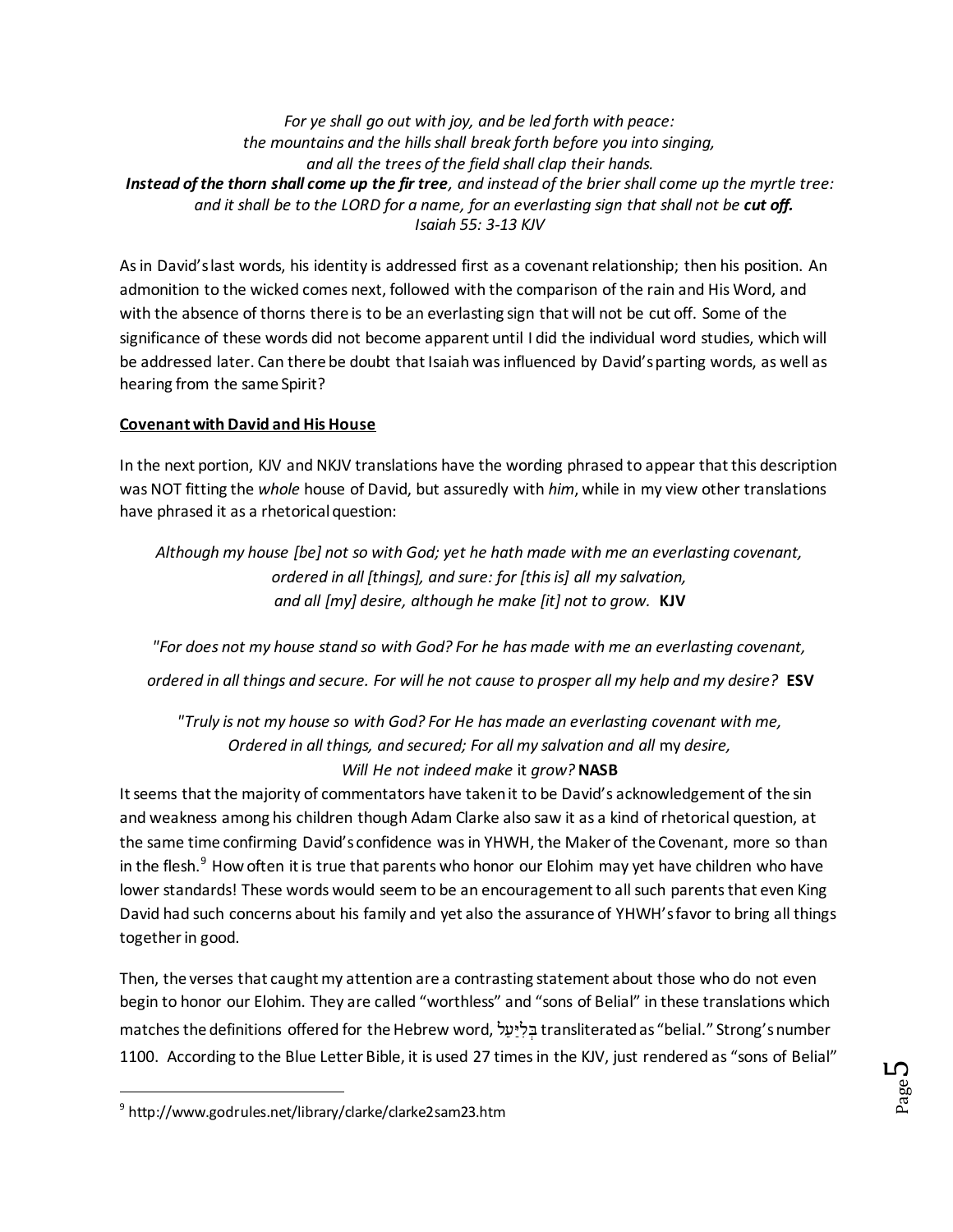most often, but also translated as *wicked, ungodly, evil, naughty* and *ungodly men*. NASB also includes *worthless, scoundrels* and *rascally*. Zodhiates Lexical Aid concurs with these choices and adds that over time Belial came to be recognized as a proper name for "satan," the adversary, as well.

From this context, it would seem to me that the interpretation that presents David's comments as a rhetorical question would be the best "fit." David's covenant with God is not based on his own doing though he is known for being a man after God's heart. It does seem to me that we must all come to the understanding, at some point, that our covenant with Him is based on HIS faithfulness, surely not on ours as we are so finite and weak, just as it was demonstrated with Abram who slept while YHWH passed through the pieces. (Genesis 15:7) Clearly there is a difference between those who acknowledge and honor this relationship from those who do not and thus are described as wicked and worthless, sons of Belial.

These worthless ones are compared to thorns. Our first recognition of this word must be negative as we understand that thorns cause pain and difficulty. We may call to mind a few examples such as the thorn Paul spoke of, the crown of thorns on Messiah's Head, the thorns that grow up and choke the seed of the Word. It isn't difficult to see the agricultural metaphor as we recognize that plants and trees of one kind or another are often used as descriptions of people. We may recall that one result of sin was that the ground was cursed resulting in thorns and thistles which would bring sorrow. The worthless ones, the sons of Belial, are given to wickedness and will not benefit from the light and truth that comes through a leader who has given their heart to YHWH. A very strong picture is provided here of what is needed to deal with such thorns. The simple meaning is clear enough that such people will be thrust away and that they can't be taken in hand, just as touching thorns causes damage. The following verse indicates what *will* be necessary to deal with them. It was this picture that set me to further study to find additional understanding and encouragement for those who are in leadership or shepherding roles.

### Thorn(s)

There are 2 Hebrew words often translated as thorns: Strong's #329, transliterated as *atad*, and meaning bramble, thorn or buckthorn, from an unused root probably meaning to pierce or make fast. The other is Strong's #6975, , transliterated as *qowtz*, meaning a thorn bush in the sense of pricking. It is this second word that is used in the verse under consideration. A third Hebrew word translated as thorns is Strong's #6796, צנינים, transliterated as tsaniyn, meaning thorn and prick; from the root word Strong's #6791, , transliterated *tsen*, meaning thorn and barb, from an unused root meaning prickly. This one is only used twice, in Numbers 33:55 and in Joshua 23:13.

Checking the singular word "thorn" brings up 11 Hebrew words, which include these already noted. In the Greek, there are two words for the plural thorns, and one for the singular thorn. Their meanings are all quite simply having to do with *thorns, thorn bushes* and *being pricked* or *prickly*. Vines Dictionary does not include thorns in the OT portion and in the NT portion observes the 2 Greek words noted. Reference is made to thorns as the effect of the curse on the ground (Genesis 3:18) and the contrast with the time when they are no longer and which also appears to be a thematic parallel to the entire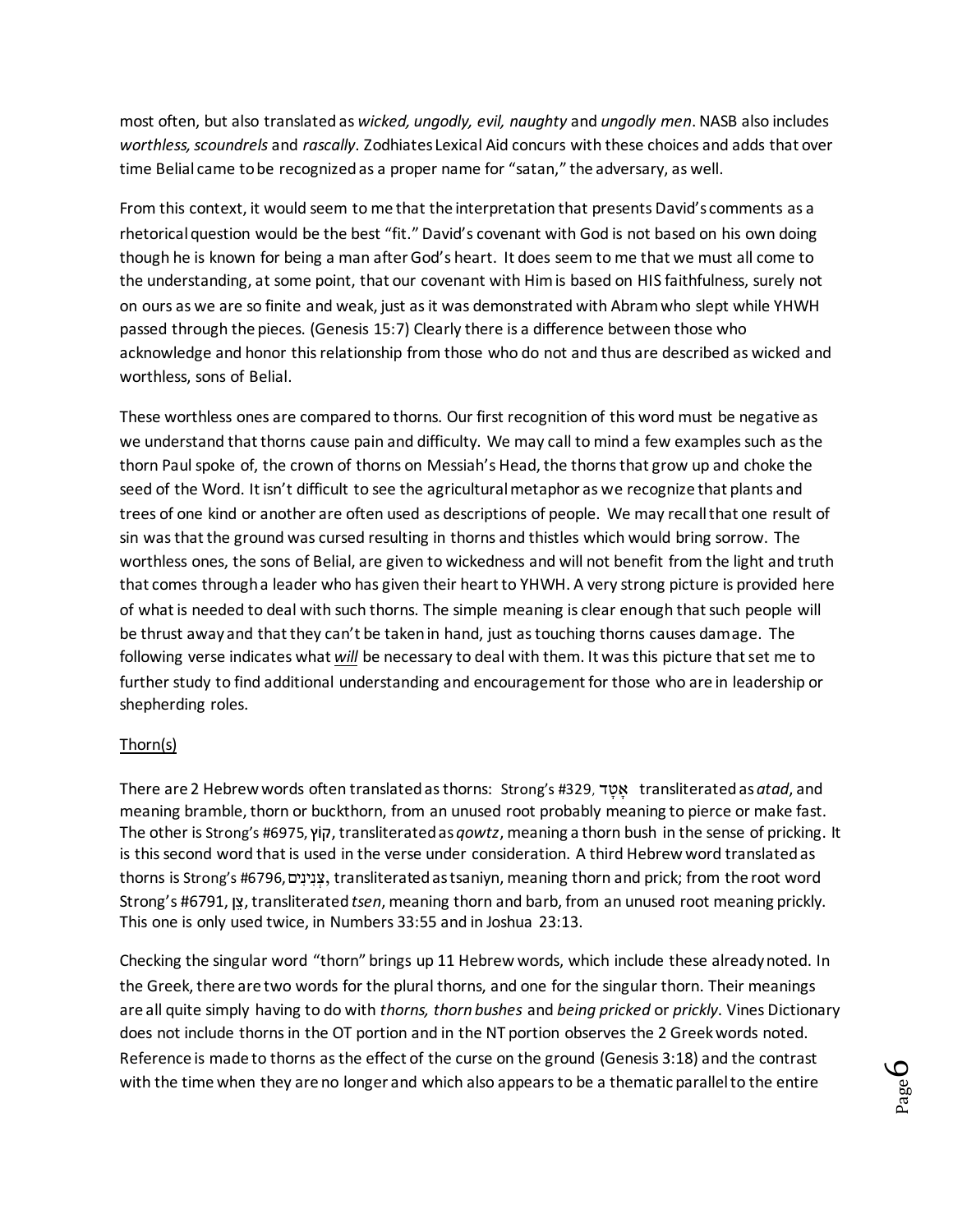picture in David's words. (Isaiah 55: 1-13) It is also noted that a crown of thorns was a mockery of the garlands worn by emperors.

Checking the paleo Hebrew per Benner's AHLB I found that this particular word,  $\infty$ Y- $\bullet$  in the earlier style, is listed as having unknown connections to the root word. It was interesting to see that nearly all the words most closely related to it seemed to have something to do with *making an end* to something or a *cut off.* One interesting translation choice, used only once this way, was*to summer* as *at the end of a season.* It can be seen here:

*They shall be left together unto the fowls of the mountains, and to the beasts of the earth: and the fowls shall summer upon them, and all the beasts of the earth shall winter upon them.*

Isaiah 18:6 KJV

The Theological Wordbook of the Old Testament commented on the word used for thorns in David's last words, *qowts*, and referred to both Genesis 3:18 and Hosea 10:8 where it also appears.

*And unto Adam he said, Because thou hast hearkened unto the voice of thy wife, and hast eaten of the tree, of which I commanded thee, saying, Thou shalt not eat of it: cursed isthe ground for thy sake; in sorrow shalt thou eat of it all the days of thy life; Thorns also and thistles shall it bring forth to thee; and thou shalt eat the herb of the field;*

*Genesis 3:17-18 KJV*

*The high places also of Aven, the sin of Israel, shall be destroyed: the thorn and the thistle shall come up on their altars; and they shall say to the mountains, Cover us; and to the hills, Fall on us.*

*Hosea 10:8 KJV*

I will only comment briefly at this time and come back to it later in context with greater detail. Thorns and thistles are paired in both these instances: in the context of the ground being cursed due to Adam and Eve's sin and as Hosea laments the crookedness of Israel and the resulting consequences.

NOTE: There is an interesting thing, too, in the connection with pots, thorns, and people as seen in this verse.

> *Before your pots can feel the thorns, he shall take them away as with a whirlwind, both living, and in [his] wrath.* Psalm 58:9

This word is Strong's #5518, transliterated as *ciyr* and translated as "pots" can also mean "thorns." So before the thorns/pots can feel the thorns, he will remove them in His wrath. And lest there be doubt that the metaphor could apply to people, consider this:

*Nay but, O man, who art thou that repliest against God? Shall the thing formed say to him that formed it, Why hast thou made me thus? Hath not the potter power over the clay, of the same lump to make one vessel unto honour, and another unto dishonour? What if God, willing to shew*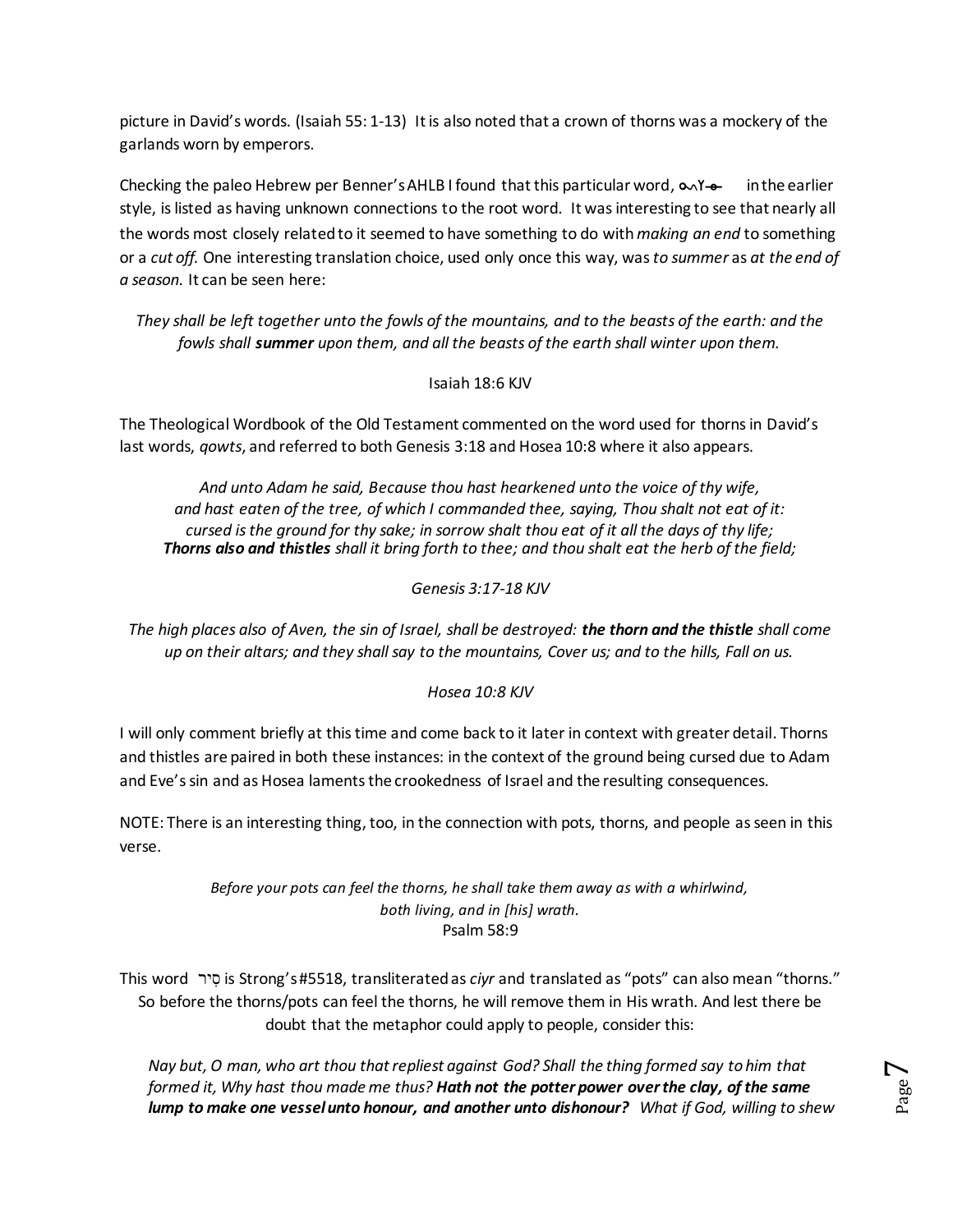*his wrath, and to make his power known, endured with much longsuffering the vessels of wrath fitted to destruction: And that he might make known the riches of his glory on the vessels of mercy, which he had afore prepared unto glory,*

*Romans 9:20-23*

### **Definitions of Most Relevant Words**

But the man  $376$  [that] shall touch  $5060$  them must be fenced  $4390$  with iron  $1270$  and the Staff  $6086$ of a <code>Spear</code>  $^{2595}$  $^{2595}$  $^{2595}$ ; and they shall be utterly  $^{8313}\,$  $^{8313}\,$  $^{8313}\,$  <code>burned</code>  $^{8313}\,$  with fire  $^{784}$  $^{784}$  $^{784}$  in the [S<code>ame]</code> place  $^{7675}$  $^{7675}$  $^{7675}$  .

The meanings of the words used follows though thorns and sons of belial have already been addressed earlier. The " Man" is Strong's #376, meaning a male person, a specific man, or a champion. To be "fenced" comes from Strong's #4390 meaning to be full, in fullness, or to be accomplished. "Iron" is Strong's #1270, easily recognizable as a metal substance, but also carrying implications of harshness, strength or oppression. "Staff" is Strong's 6086, meaning a tree, a piece of wood, timber or stick. There is additional consideration of "staff" and "rod" i[n Shepherds Need to Know about the Biblical Meaning](http://www.set-apart-ministries.org/files/Articles/WhatShepherdsNeedtoKnowBiblicalMeaningofRod.November112009.pdf)  [of Rod](http://www.set-apart-ministries.org/files/Articles/WhatShepherdsNeedtoKnowBiblicalMeaningofRod.November112009.pdf)". "Spear" is Strong's #2595, clearly a spear or spearhead and the root word contains the further implications of to decline, incline, encamp, bend down, lay siege against. "Burned" is Strong's #8313, a literal burning or burnt up, and "fire" Strong's #784 represents fire or flames, a supernatural fire or even God's wrath. "Same place" is Strong's #7675, meaning seat or dwelling place.

My first impression was that this picture of thorns that can't be touched by hands, but which must be dealt with by a man dealing with an iron rod/staff took me straight to Messiah Who will be returning with that iron rod, no longer the wooden staff of a shepherd, but the ruling King. The image that they would be utterly burned and destroyed in their place further matches with the image of the final days. Since King David had to deal with thorns, and it appears others throughout all time have as well, it does seem as though shepherds today would do well to understand as much as possible about the matter.

With the intent to allow Scripture to interpret Scripture, I had checked to see where else these thorns appeared. As noted, the first instance seems to be in the Garden, when thorns first appeared as a result of the curse on the ground.

*And unto Adam he said, Because thou hast hearkened unto the voice of thy wife, and hast eaten of the tree, of which I commanded thee, saying, Thou shalt not eat of it: cursed [is] the ground for thy sake; in sorrow shalt thou eat [of] it all the days of thy life; Thorns also and thistles shall it bring forth to thee; and thou shalt eat the herb of the field; In the sweat of thy face shalt thou eat bread, till thou return unto the ground; for out of it wast thou taken: for dust thou [art], and unto dust shalt thou return.*

Genesis 3: 17-19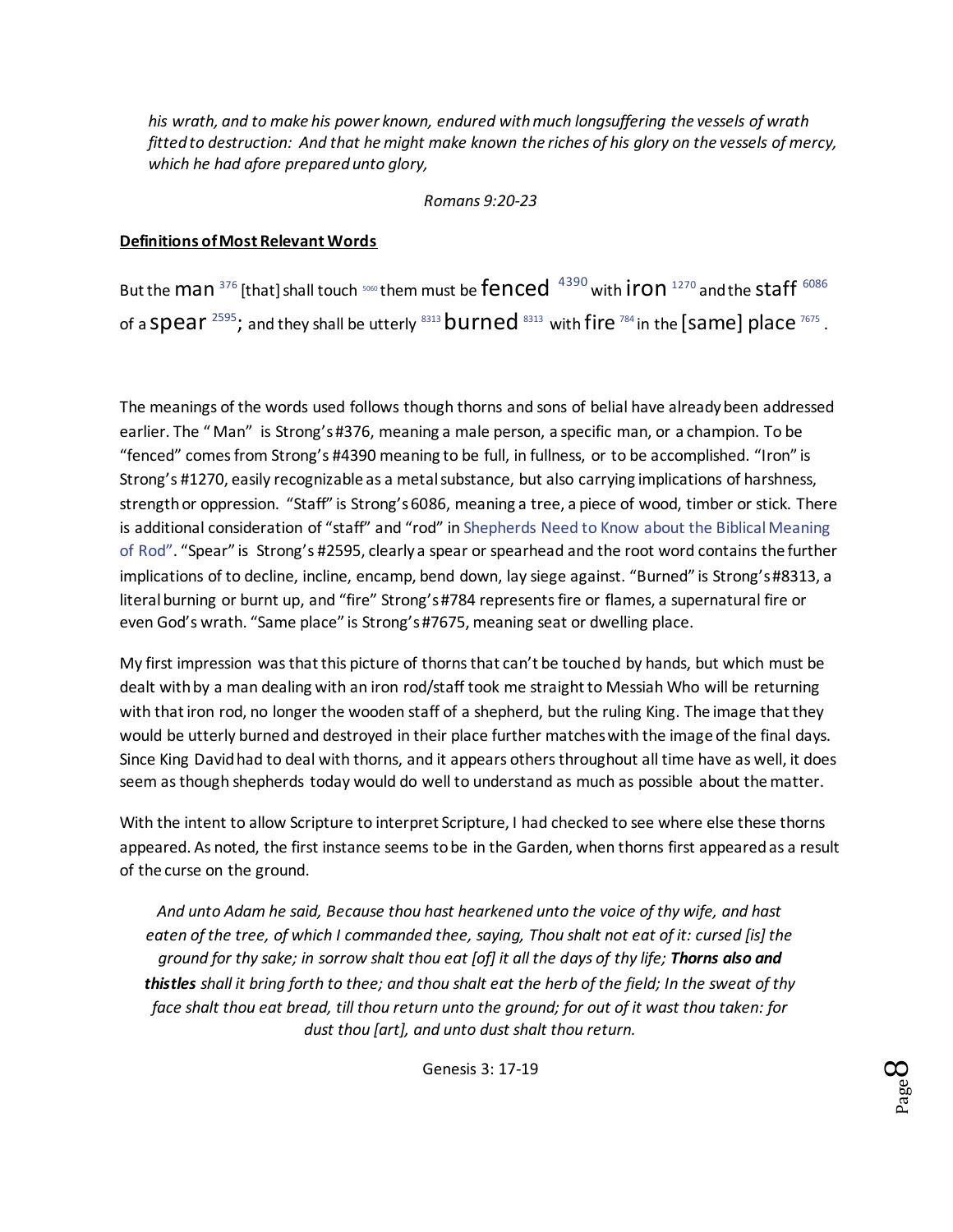As noted earlier, thorns are paired with thistles on several occasions. Thistles, Strong's #1863, which is noted to mean simply thistles, has a note of uncertain origin. The word is transliterated as *dardar* and little seems to be known of it. TWOT listed it incorrectly as being used only once in Hosea 8:10, when it is actually used twice according to the Blue Letter Bible, in Hosea 10:8 and Genesis 3:18. AHLB offers an interesting note. The paleo Hebrew form is  $\mathsf{Q} = \mathsf{Q}$  and the commentary on this word is that it was thistles that were used by a shepherd to build a corral around the flock by night. The pictograph  $\pm$  is a door representing a moving back and forth. The  $\hat{\Omega}$  is the head of a man. Combined these mean "the back and forth movement of man". *A generation is one revolution of the family line. The Hebraic understanding of order is the continual cyclical process of life and death or renewal and destruction. This root can also have the meanings of circling around of something in a wide area or to cover a large area.* <sup>10</sup>

Thorns and thistles were the result of sin in the Garden, when it seems to me that there may be a little picture of substitutionary redemption in that the ground, from which man was formed, took the curse for "his sake." A 'like kind" redeemer bore the direct result of the sin. As a result of the presence of these thorns and thistles now coming from the ground, man could no longer bask in pleasure of the Garden and all that grew there, but instead would be forced to work to bring forth productive plant life in the general fields. So in effect, thorns made life difficult.

Hosea described thorns and thistles as "coming up on the altars" which seems again to be a result of the crookedness and sin of mankind.

*Israel is an empty vine, he bringeth forth fruit unto himself: according to the multitude of his fruit he hath increased the altars; according to the goodness of his land they have made goodly images. Their heart is divided; now shall they be found faulty: he shall break down their altars, he shall spoil their images. For now they shall say, We have no king, because we feared not the LORD; what then should a king do to us? They have spoken words, swearing falsely in making a covenant: thus judgment springeth up as hemlock in the furrows of the field. The inhabitants of Samaria shall fear because of the calves of Bethaven: for the people thereof shall mourn over it, and the priests thereof that rejoiced on it, for the glory thereof, because it is departed from it. It shall be also carried unto Assyria for a present to king Jareb: Ephraim shall receive shame, and Israel shall be ashamed of his own counsel. As for Samaria, her king is cut off as the foam upon the water. The high places also of Aven, the sin of Israel, shall be destroyed: the thorn and the thistle shall come up on their altars; and they shall say to the mountains, Cover us; and to the hills, Fall on us. O Israel, thou hast sinned from the days of Gibeah: there they stood: the battle in Gibeah against the children of iniquity did not overtake them. It isin my desire that I should chastise them; and the people shall be gathered against them, when they shall bind themselves in their two furrows.*

 $\overline{a}$ 

<sup>&</sup>lt;sup>10</sup> Ancient Hebrew Lexicon of the Bible; Benner, Jeff A.; 2005.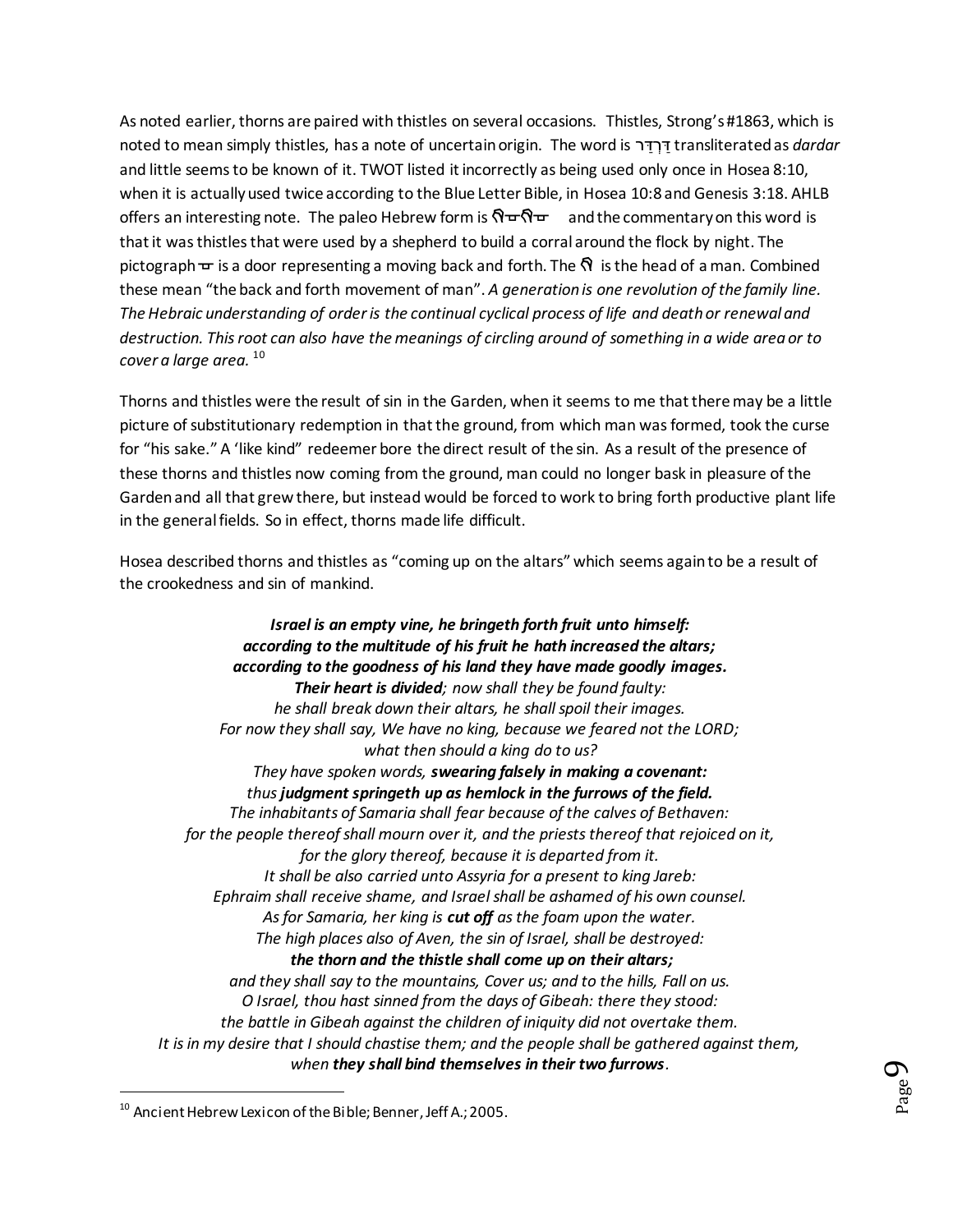*And Ephraim is as an heifer that istaught, and loveth to tread out the corn; but I passed over upon her fair neck: I will make Ephraim to ride; Judah shall plow, and Jacob shall break his clods. Sow to yourselves in righteousness, reap in mercy; break up your fallow ground: for it is time to seek the LORD, till he come and rain righteousness upon you. Ye have plowed wickedness, ye have reaped iniquity; ye have eaten the fruit of lies: because thou didst trust in thy way, in the multitude of thy mighty men. Therefore shall a tumult arise among thy people, and all thy fortresses shall be spoiled, as Shalman spoiled Betharbel in the day of battle: the mother was dashed in pieces upon her children. So shall Bethel do unto you because of your great wickedness: in a morning shall the king of Israel utterly be cut off.*

Hosea 10:1-15

Though I cannot fully explore all the implications of this passage here, I will note that the people of Israel had once again fallen, and proved themselves to be an "empty vine," a plant without the good fruit of YHWH, instead making their own fruit and their own altars which YHWH will tear down. I couldn't help but see a connection again with David and his descendants as we know that Solomon ended up with a divided heart as is described here by Hosea.

In their failure to honor YHWH they have no king either and consider what a king could or would do to them. They made a false covenant that will result in judgment coming up like a poison in the furrows. I couldn't help but consider that thorns coming up due to sin, and judgment coming up like a poison after the work of making a furrow are related.

Upon checking the meaning of the words here for judgment and hemlock I found that the words used were also used to describe the *root of bitterness*which I had just recently understood has to do with rejecting the Torah, rather than just the harboring of anger or a grudge as has been commonly taught. I have already started another study to deal with the *root of bitterness* and now see that it does indeed follow close on the heels of what I have seen here.

I am including more of the passage to include the acknowledgement that these words were NOT for only those present at the time, but even for those who were not physically present that day. The whole thing is again in the context of the covenant that our Abba has made with His people, though we have so often rebelled. Just as is true for David's family so is it true for us. We are dependent on His mercy.

*That he may establish thee to day for a people unto himself, and that he may be unto thee a God, as he hath said unto thee, and as he hath sworn unto thy fathers, to Abraham, to Isaac, and to Jacob. Neither with you only do I make this covenant and this oath; But with him that standeth here with us this day before the LORD our God, and also with him that is not here with us this day: (For ye know how we have dwelt in the land of Egypt; and how we came through the nations which ye passed by; And ye have seen their abominations, and their idols, wood and stone, silver and gold, which were among them:)*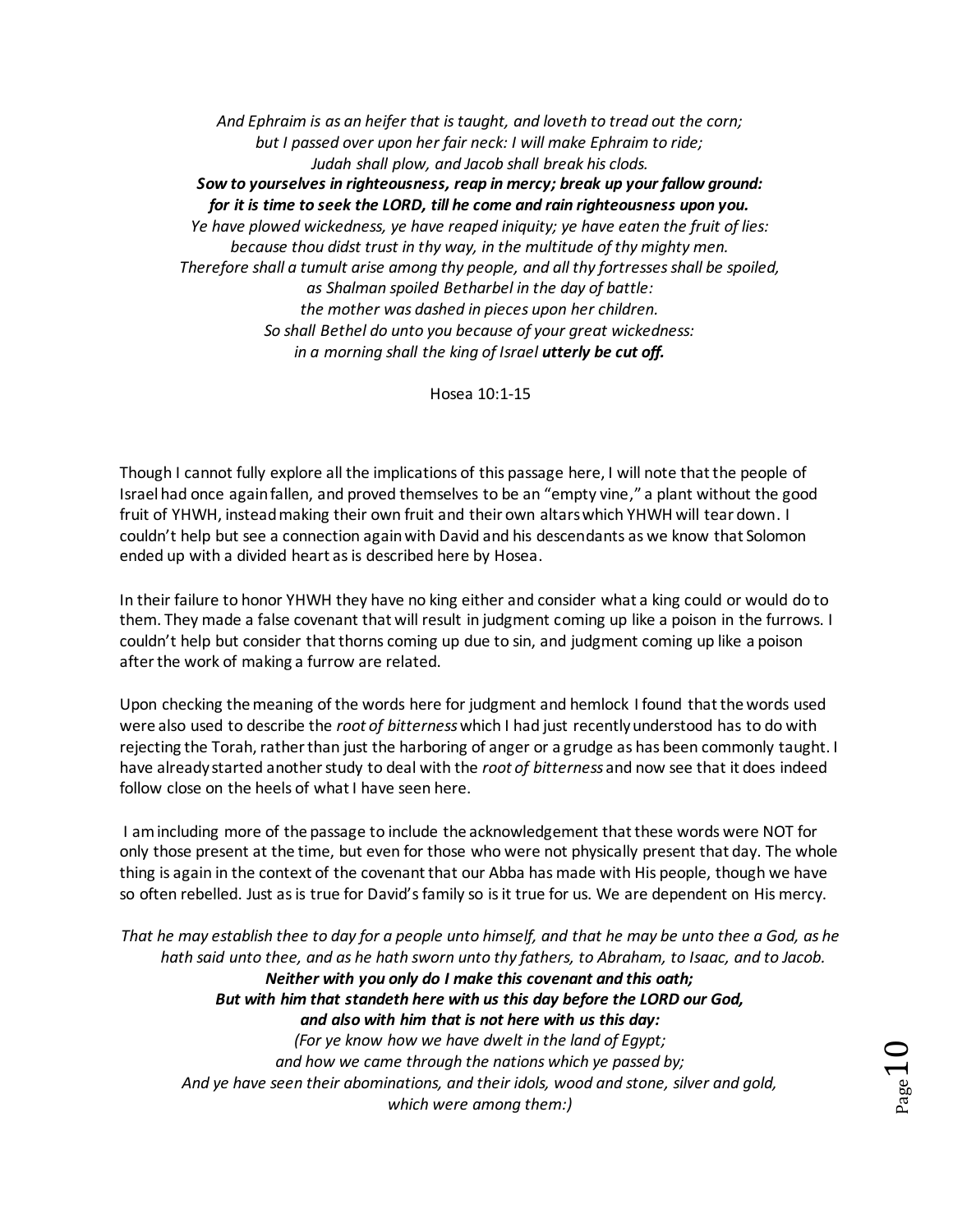# *Lest there should be among you man, or woman, or family, or tribe, whose heart turneth away this day from the LORD our God,*

## *to go and serve the gods of these nations;*

*lest there should be among you a root that beareth gall and wormwood;*

*And it come to pass, when he heareth the words of this curse, that he bless himself in his heart, saying, I shall have peace, though I walk in the imagination of mine heart, to add drunkenness to thirst: The LORD will not spare him, but then the anger of the LORD and his jealousy shall smoke against that man, and all the curses that are written in this book shall lie upon him, and the LORD shall blot out his name from under heaven.*

### Deuteronomy 29:13-20

Sin led to the intrusion of thorns and thistles in the first place. Self-sufficiency and pride lead to judgment which involves thorns, thistles, a root of bitterness. Judah and Ephraim each had their own furrow, perhaps symbolic of their work. Here again, I see a picture of the whole House of Israel, divided in heart and in error; equal and opposite errors. Judah has kept Torah and missed Messiah Yeshua while Ephraim has lost Torah and held on to Messiah Yeshua through the church, which is quickly going down the same road of apostasy as our brothers have taken. Both have dug furrows of their own making and made their own fruit. Yet, our hope and confidence is in our Elohim who Himself confirmed His covenant with us.

In fact, I couldn't help but wonder if in fact, the addition of thorns (and thistles) might be another evidence of His mercy even from the beginning? Those of spiritual understanding often recognize that we do not tend to grow in our faith, humility, and dependence on Him during times of great ease, but more so in hardships. Perhaps in the introduction of "thorns" we are once again slowed down and thwarted in ways that He intends to cause us to look more fully toward Him.

Further exploration on the use of thorns led to this passage where the literal thorns are compared to people.

*But if ye will not drive out the inhabitants of the land from before you; then it shall come to pass, that those which ye let remain of them shall be pricks in your eyes, and thorns in your sides, and shall vex you in the land wherein ye dwell.* Numbers 33:55

There is a doubling of image here; pricks and thorns representing a similar picture. But more importantly for our purposes at this time, we see that people who do not heed YHWH, the inhabitants of the land, are referred to as thorns. They reject His Torah and bear roots of bitterness that bring up bad fruit which we were warned would cause problems.

In the verse in question, David spoke of the thorns. Paul spoke of the thorn in his side, the messenger of satan. Both were shepherds to the people, caring for them, teaching, exhorting, delivering them.

*Know for a certainty that the LORD your God will no more drive out any of these nations from before you; but they shall be snares and traps unto you,*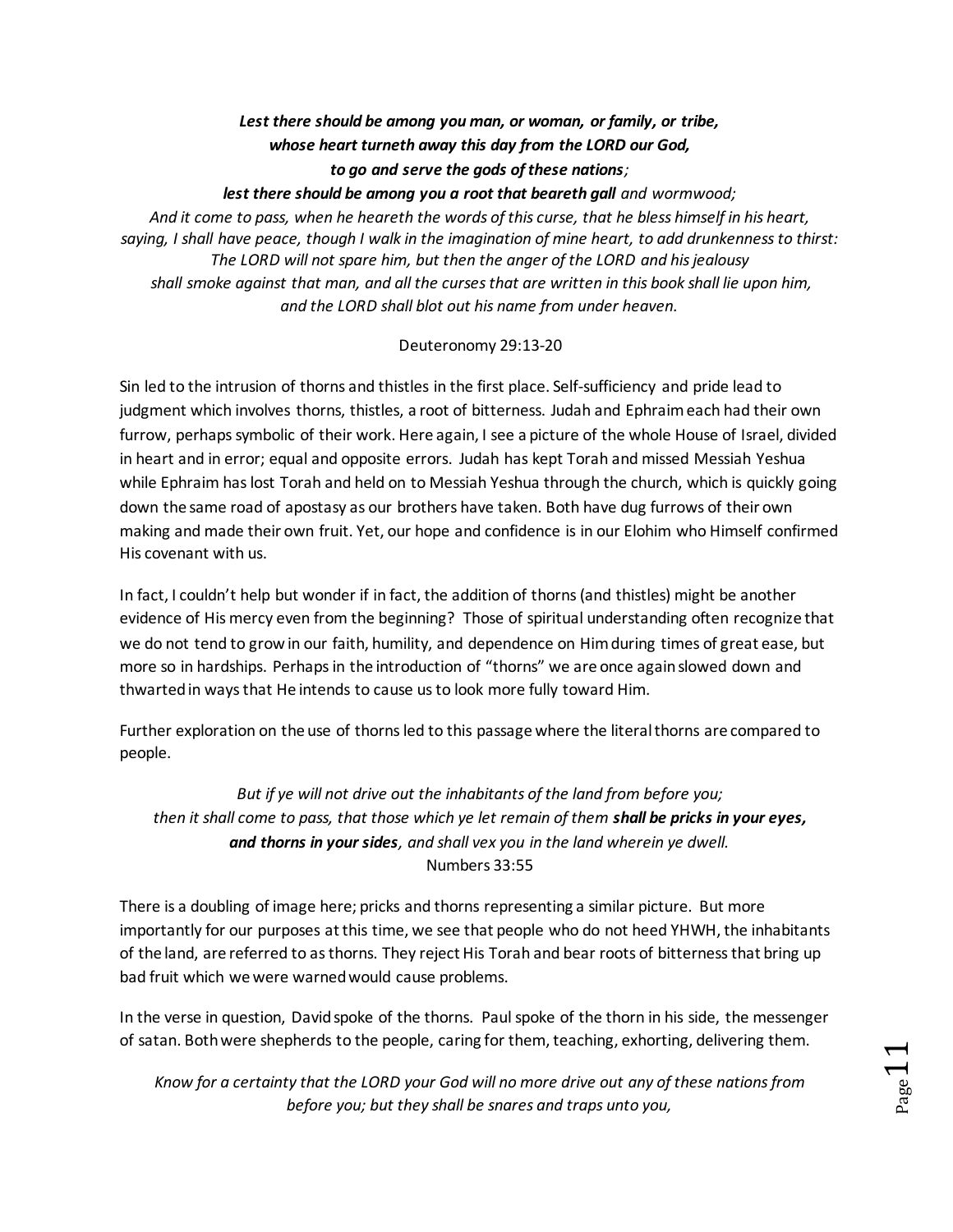### *and scourges in your sides, and thorns in your eyes,*

*until ye perish from off this good land which the LORD your God hath given you.* Joshua 23:13

And so it proved to be:

### *And lest I should be exalted above measure through the abundance of the revelations, there was given to me a thorn in the flesh, the messenger of Satan to buffet me, lest I should be exalted above measure.* 2 Corinthians 12:7

Students of the Word had long debated just what this "thorn" was that Paul was given. I recall first coming to see the possible connection with those who are in opposition and do not honor YHWH as noted in the verse from Numbers. It seemed such an enlightenment to make this connection and see some validity of interpretation through the Scriptures themselves rather than personal conjecture. Some have concluded it was some kind of illness and some that the phrase "messenger of satan" sometimes translated as "angel of satan" must definitively be a demonic issue.

A demon is generally understood to be a fallen angel, a spirit being. An angel is by function a messenger. Even King David was called an angel. I do not see that this automatically implies a spiritual/demonic issue for Paul that has no physical or relationship connections. Especially in the context of studying thorns, I see again that there is a measure of grace given here, to avoid selfexaltation through the presence of some kind of opposition. The messenger of satan could as easily be a person who is hostile toward YHWH and thus, attending to the influence of the evil one, as much as it could be a demonic entity alone; either way, a thorn! So shepherds, hear the heart of our Abba. He does not want us to fall into the same poisonous furrows, and will provide thorns so that we are less likely to do so! As much as we struggle with difficult people, may we also find ourselves being humbled and made more like our Messiah in the process.

I have written before about the need for shepherds to discern between those who are tares or just immature wheat and those who are outright wolves. Now to that concern, I see I must add the need to identify thorns. Discernment and wisdom from YHWH are needed to help us serve appropriately; to cause us to know when to step in and when to step back, when to speak up and when to hold our peace.

And this brings us back around once more to the original observations: this picture of thorns that can't be touched by hands, but which must be dealt with by a man dealing with an iron rod/staff which took me straight to Messiah Who will be returning with that iron rod, no longer the wooden staff of a shepherd, but the ruling King; and the image that they would be utterly burned and destroyed in their place in the final days.

As one who has been called as an Undershepherd, I am quite aware of what it means to be dealing with thorns, tares, immature wheat and growing wheat…and the toll that it takes to do so. As has been true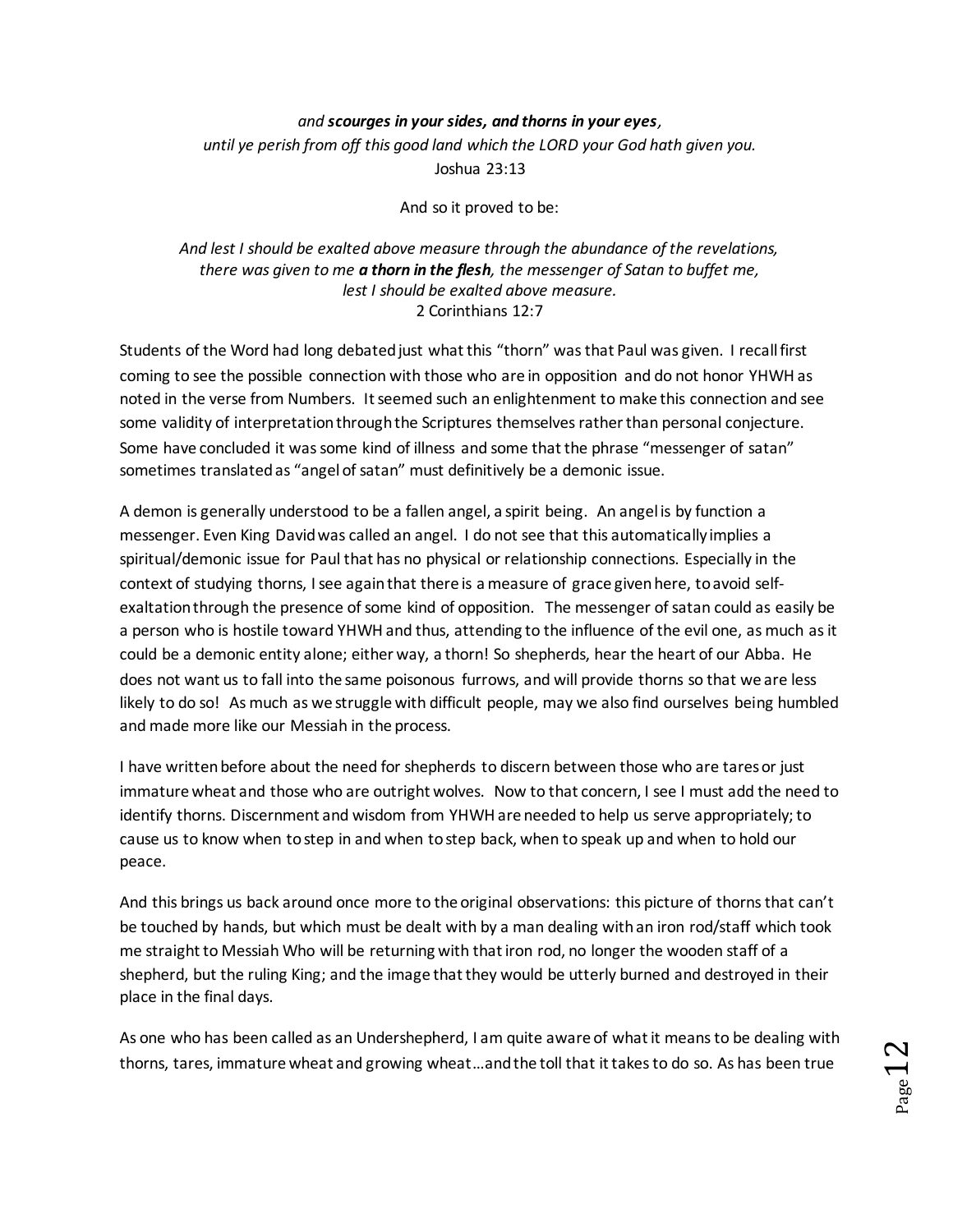with those I have spoken and consulted with over the years, we reluctant shepherds did not ask for this role but rather have attempted to honor the call of our Father to feed His sheep.

Being called into service as a shepherd to His people is often met with different reactions and understandings. It is a high honor and a privilege. In this life, it can be demanding and thankless. It carries little recognition and authority despite some believing otherwise. It often carries responsibility but no legal or practical authority to enforce what is understood as necessary for "right ruling" or correction and discipline. One can shepherd only with the mutual understanding of the call by all involved; leader and people. This is a high challenge, given the times in which we live, having been warned that people will become lovers of themselves, rebellious, slanderers, unwilling to listen to sound teaching and so forth. Dare I say that the thorns are multiplying till there are whole fields of them?

I think that my experience parallels that of many others as we have left behind our previous occupations/professions to answer His call though it may be a little more intense due to my clinical work with severely traumatized people that grew over into Set Apart Ministries. It is also true that many traumatized people just don't happen to have a formal diagnosis and are still present right along with the rest of the crowd in any given fellowship. So far, as I have grown in understanding in my faith I have gained in relationship with Messiah and a few trusted friends and in knowledge of the Word. I wouldn't trade this for anything! All Praise to Him! I have understood I am to be His Undershepherd, no longer a "maker of money." I have been honored to stand in prayer with people in joy and in sorrow, in sickness and in health. I have had an opportunity to travel to a few locations around the US and Kenya to teach and encourage, and to Israel to study. I have had a few articles published internationally. I have also set aside my profession, financial stability, and credible reputation in the surrounding area professionally and within the local and statewide Christian community. I have suffered loss of friendship with many and damage to family relationships, in part due to Torah pursuance, because they regard it as foolishness at best and dangerous at worst.

While working with those most severely traumatized, I have been screamed at in name calling and obscenities, cursed, hit, kicked, cut, spit on, threatened with death many times --while trying to help wounded people who do not want what they truly need to recover. When in community with those less severely traumatized, more of the "normal" upsets of life, I have been slandered, libeled, threatened, accused of being controlling, of usurping a man's role, accused of being a witch and a murderer, a false teacher, of being hypocritical in holding others to a standard I do not honor myself, of making others into "clones" of myself. I have been told I expect too much and am too hard if I uphold standards. If I don't adhere to standards, the ensuing disorder falls on my doorstep as well.

Why do many home fellowship leaders/shepherds of Messianic communities quit?

It's all way more than we'd ever envisioned it would be!

Sometimes feeling inadequate or just overwhelmed by the needs and expectations of others. *(Oh, Abba! You must have called the wrong person for this!)* Were we able to better discern between tares, immature wheat, wolves and thorns I suspect the burden might be lighter. Surely we do have the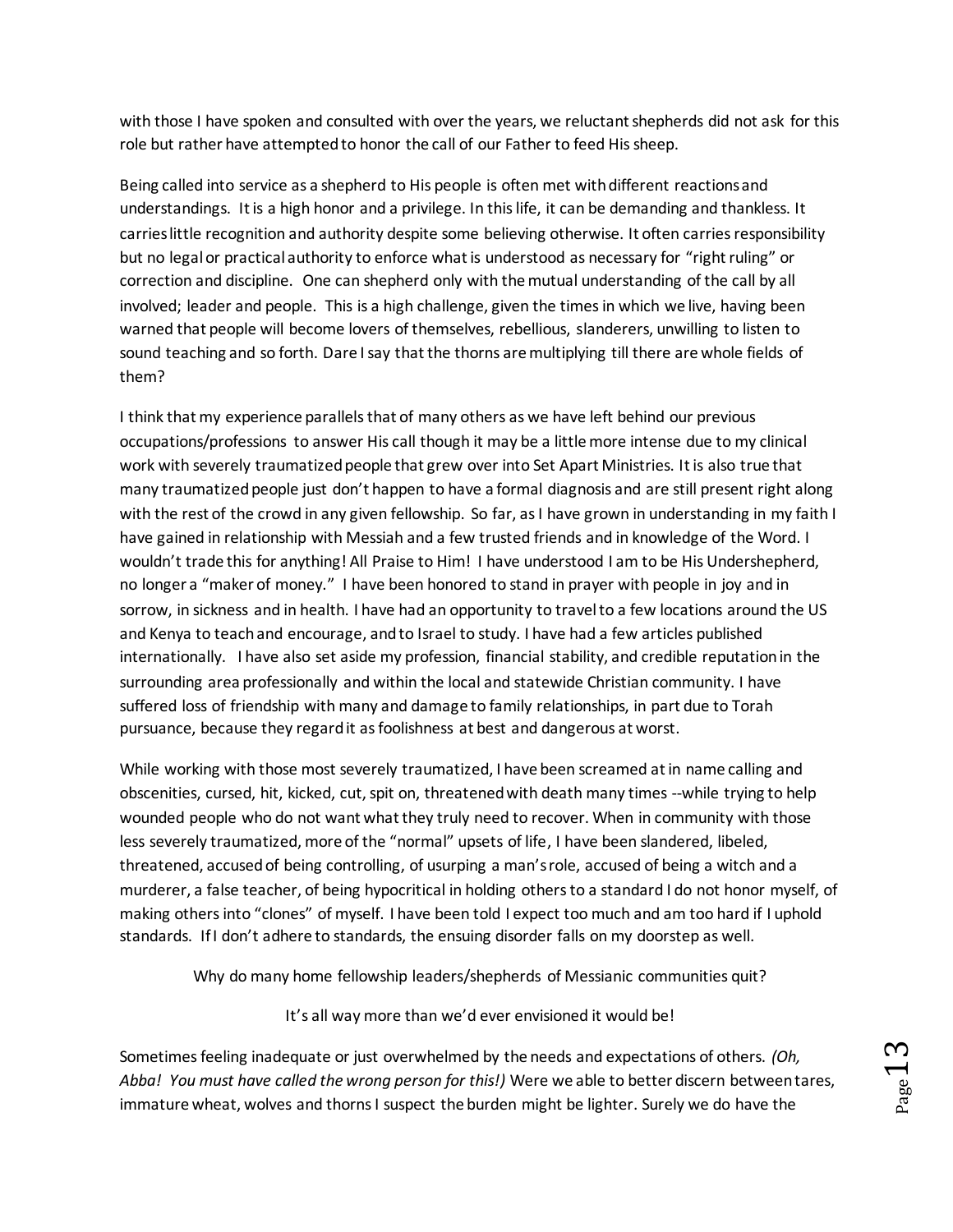stubborn and stiff necked rebellious ones, sons of Belial, and thorns that Moshe and David spoke of. Surely they do vex us and are a scourge to us, but may they also be a mercy and a protection that we do not fall to presumptuous sin and pride, or get in the furrow with them! May the gentle rain of His teachings fall on us so that we produce good fruit and righteousness!

Oswald Chambers observed that if Messiah had judged the "success" of His ministry on earth by people's reactions, it would certainly be considered a failure. Surely, if anyone is attempting to carry out the role of a shepherd for any kind of self-serving flattery or grandiosity they will not remain. Where is the benefit?

If anyone is seeking to be found without spot or blemish and ready when Messiah comes to enter in to His rest, I suppose this role is the perfect preparation. If one is able to yield to and draw from His strength and all seven aspects of His Spirit. If one is willing to spend their strength and life's blood on serving a people who generally do not want to hear what is needed while also living "outside the camp," of the greater body of traditional Christian believers, finding grace and deeper grace and deeper wells of His presence in order to do so surely this must be the attraction… to hear "well done, good and faithful servant. Enter in!"

All of this comes together as one explores the identity of the "thorns" and the "sons of Belial" mentioned in the initial verse. I picture the parable of the seeds as well. A group of thorns will choke out the Word. Ah; this picture makes even more sense now in context of other metaphors throughout the Word! Those who are in rebellion, those serving Belial, will choke those who are trying to grow in the Word especially if left unchecked. I do wonder about the difference between dealing with a single thorn verses a whole field of them. Perhaps it is easier to avoid a single thorn or to tear it out. But I am told by one with agricultural experience that a field that is overtaken with thorns can only be handled effectively by burning them off.

Shepherds need to discern between those who are thorns that can't be touched by human hands, immature wheat, tares, and wolves. The necessary action -or inaction-- will be different in each case. We need to understand how to proceed. Looking to the Word for guidance I observed several things. By the very nature of the word, thorns have to do with pricking or being cut off, and thistles are similar but also include a sense of encircling, as in the hedge of thorns a shepherd would create to protect the flock by night. The crown of thorns, a circle of them, on Messiah's Head seems to me to have been a picture of the (temporary) victory the people—the sons of Belial—thought they'd accomplished. Yes, they were thorns, people who rejected His Word, the Living Word, born from the root of that bitterness. Yet He rose again and overcame them through His first appearance on earth and will entirely destroy them with fire on His return as King with the iron rod. What are we to do in the interim?

I have long appreciated Oswald Chambers as one who had insight and understanding into our need for growth in faith and humility. During the course of this study time, I came to a reading that is relevant.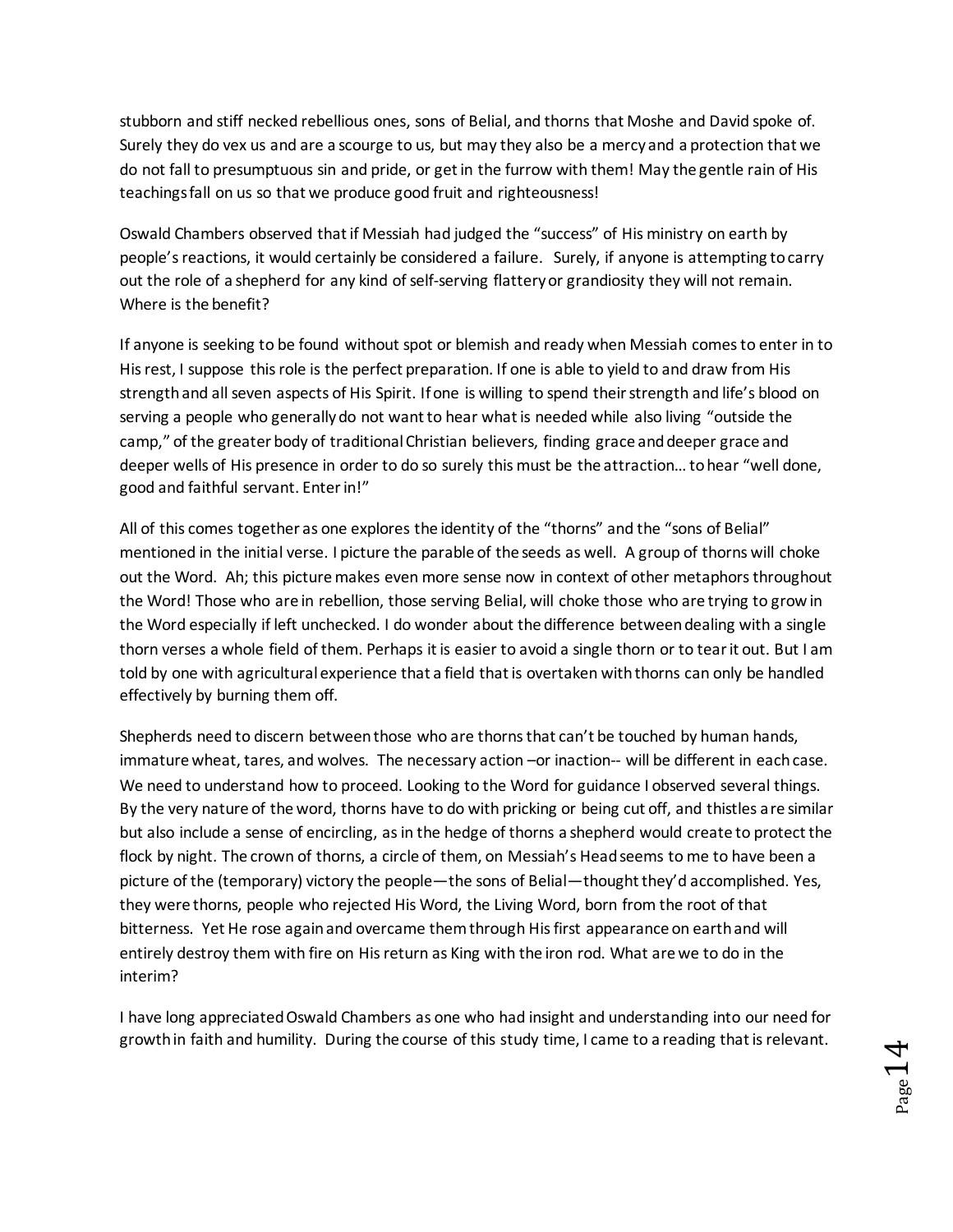*This is a picture of the life we are to live as God's children—entering in by our Lord, who is the Door, not once for all, but every day, for everything. Is there trouble in the physical domain? Enter in by the Door and be saved. Trouble in mental matters?*

### *Enter in and be saved.*

*A thousand and one things make up life as it is and in them all we have to learn to enter in by the Door. Entering in, in the name of Jesus[Yeshua] is the condition of daily salvation, not salvation from sin only, but a salvation that keeps us manifestly the Lord's sheep.*

*Are you experiencing daily salvation, or are you shut out from Jesus Christ just now in your bodily life, in your mind, in your circumstances? Is there any fog, any darkness, any weariness, any trouble? Every day there are things that seem to shut the way up, but you can always enter in by the Door and experience salvation. In the east it is the body of the Shepherd himself that is the door of the fold.*

*We are apt to have the idea that salvation is a kind of watertight compartment and if we enter in all our liberty will be destroyed. That is not our Lords' conception. He says, "he shall go in and go out. "Are we entering in by the Door for our daily work or only at a devotional meeting? The going In and out is our Lord's picture of the freedom of a son. A servant cannot go in and out as he likes, but Jesus says. "No longer do I call you servants…but I have called you friends.*

*Nothing is closed to you once you enter in by the Door.<sup>11</sup>*

As those who honor Messiah Yeshua, we do need to enter in daily through Him as the Door. I saw the image of the thorn and the thistle, as described via the paleo Hebrew form of *dardar*, the man's head going back and forth through the door; the hedge of thistles surrounding the flock with the shepherd as the door. Going in and going out. Those who do honor Him can only truly enter in through relationship with Him. They cannot get in through the thistles or without the proper garments as in the parables relating to the Wedding feasts. We must go in and out daily, not just once in a while or when in great concern about something! (I am reminded of my one time pastor/supervisor who became alarmed when he learned that I'd asked for prayer. His view? I would only ask if I were in some kind of trouble or over my head. I saw it that it was wise to ask for prayer so that I WOULDN'T end up in some kind of trouble or over my head.)

Solomon, David's son, was chosen to succeed his father as king, and thus was put in the position of leading, shepherding the people. Soon after his appointment, he described a dream in which YHWH spoke with him. He was given permission to ask something of YHWH and showed humility in his response.

*Now o Lord my God, You have made Your servant king instead of my father David but I am a little child. I do not know how to go out or come in. And Your servant is in the midst of* 

 $\overline{a}$ 

<sup>11</sup> Reading 148, Enter In By the Door, taken from the *My Utmost for His Highest Devotional Bible*: with relevant excerpts from the words of Oswald Chambers.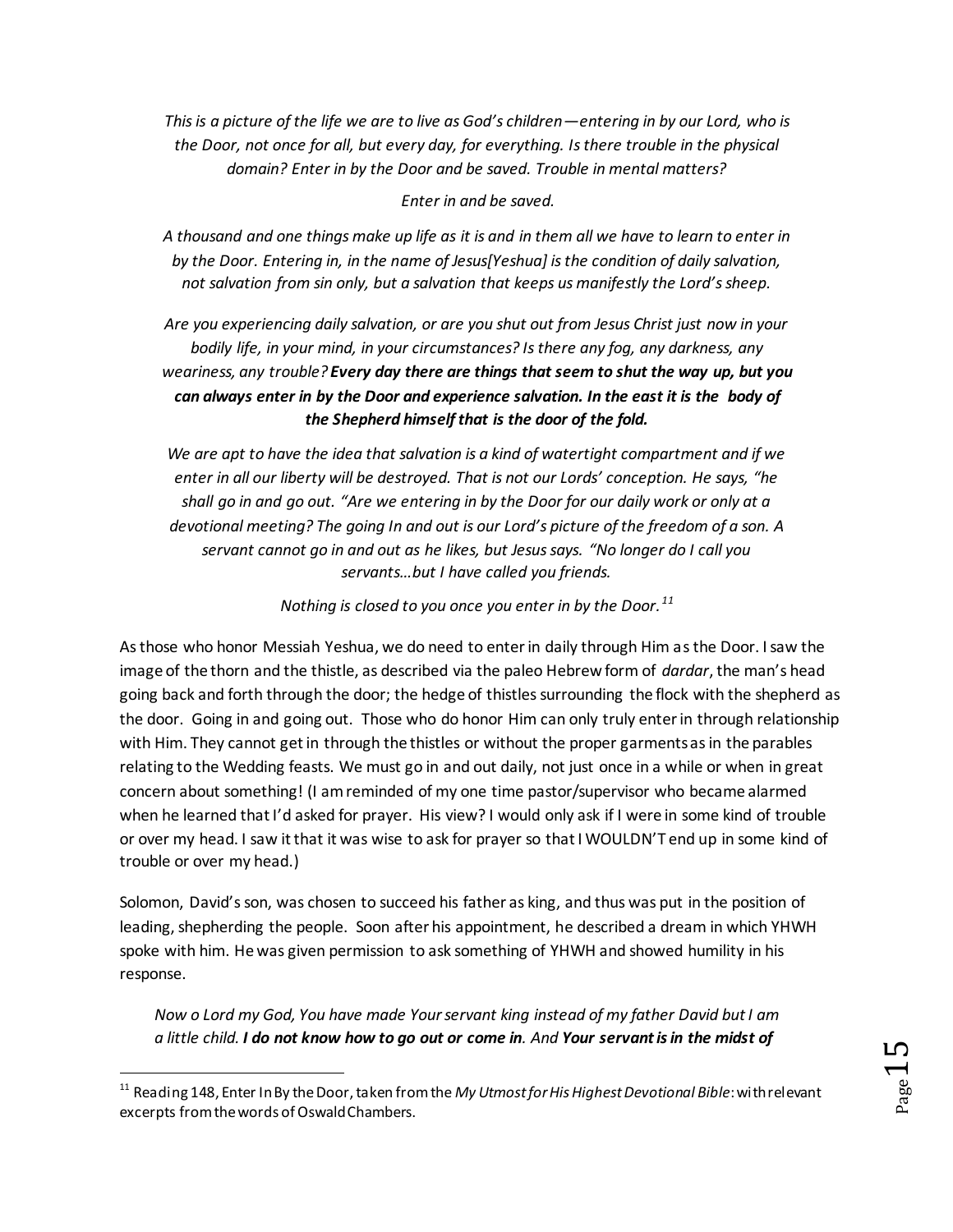*Your people whom You have chosen, a great people, too numerous to be numbered or counted. Therefore give to your servant an understanding heart to judge Your people, that I may discern between good and evil. For who is able to judge this great people of Yours?*

### 1 Kings 3: 6-9

So, a servant leader is IN THE MIDST of the people, not at their head and not at their feet. The leader needs to know how to go out and come in by the Door Yeshua, Who is also the ONLY One who can deal with thorns with His iron staff.

We will do well to heed the last words of David, the man after Yah's own heart, and the prophets.

*Now these are the last words of David. David the son of Jesse declares, The man who was raised on high declares, The anointed of the God of Jacob, And the sweet psalmist of Israel, "The Spirit of the LORD spoke by me, And His word was on my tongue. "The God of Israel said, The Rock of Israel spoke to me, 'He who rules over men righteously, Who rules in the fear of God, Is as the light of the morning* when *the sun rises, A morning without clouds,* When *the tender grass* springs *out of the earth, Through sunshine after rain.'*

*"Truly is not my house so with God? For He has made an everlasting covenant with me, Ordered in all things, and secured; For all my salvation and all* my *desire, Will He not indeed make* it *grow? "But the worthless, every one of them will be thrust away like thorns, Because they cannot be taken in hand; But the man who touches them Must be armed with iron and the shaft of a spear, And they will be completely burned with fire in* **their** *place."* 2 Samuel 23: 1-7 NASB

*And she brought forth a man child, who was to rule all nations with a rod of iron: and her child was caught up unto God, and [to] his throne.* 

Revelation 12:5

*His eyes [were] as a flame of fire, and on his head [were] many crowns; and he had a name written, that no man knew, but he himself.* 

Revelation 19:12

*And out of his mouth goeth a sharp sword, that with it he should smite the nations: and he shall rule them with a rod of iron: and he treadeth the winepress of the fierceness and wrath of Almighty God. Revelation 19:15*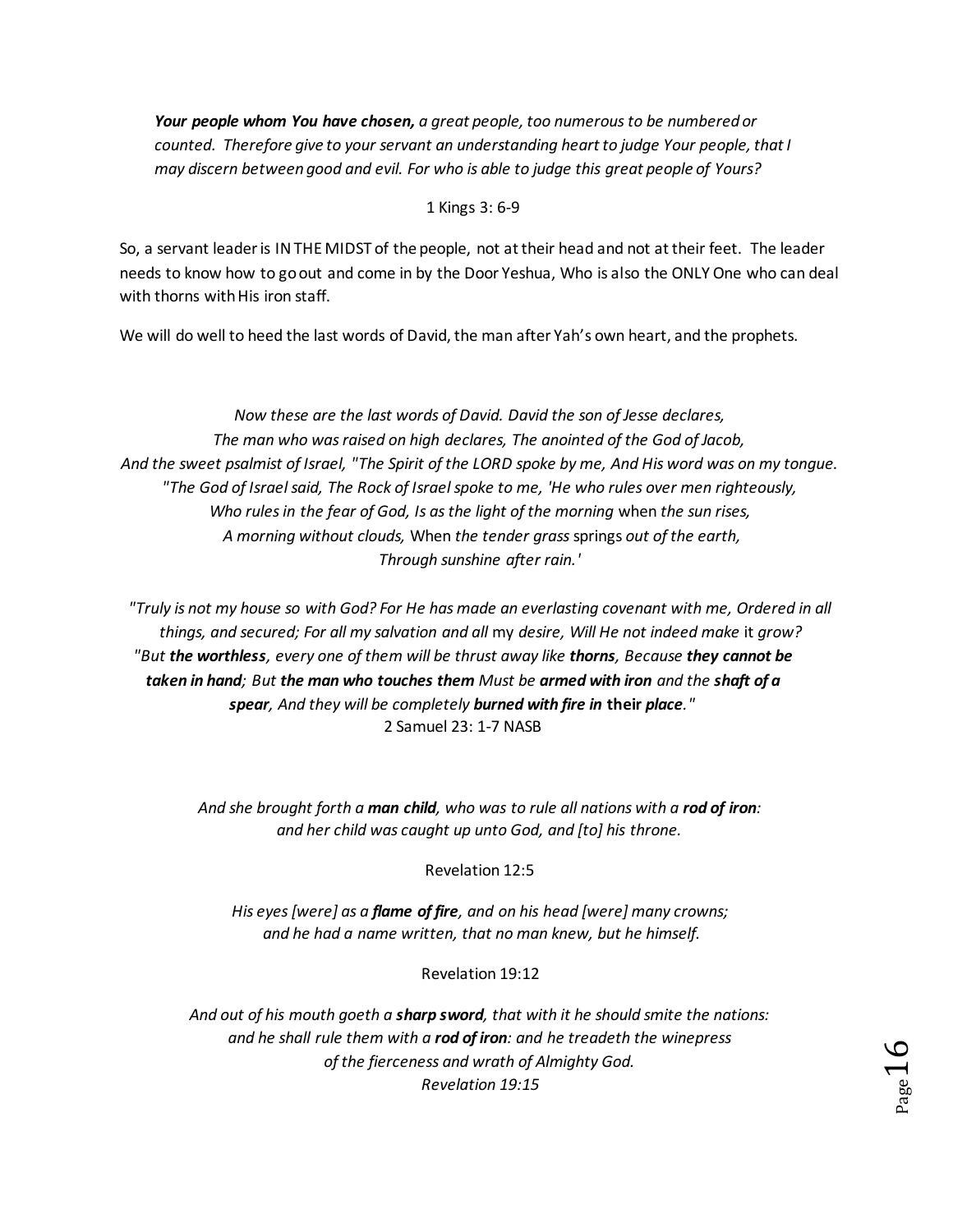*Let the wicked forsake his way, and the unrighteous man his thoughts: and let him return unto the LORD, and he will have mercy upon him; and to our God, for he will abundantly pardon. For my thoughts are not your thoughts, neither are your ways my ways, saith the LORD. For as the heavens are higher than the earth, so are my ways higher than your ways, and my thoughts than your thoughts. For as the rain cometh down, and the snow from heaven, and returneth not thither, but watereth the earth, and maketh it bring forth and bud, that it may give seed to the sower,and bread to the eater: So shall my word be that goeth forth out of my mouth: it shall not return unto me void, but it shall accomplish that which I please, and it shall prosper in the thing whereto I sent it. For ye shall go out with joy, and be led forth with peace: the mountains and the hills shall break forth before you into singing, and all the trees of the field shall clap their hands. Instead of the thorn shall come up the fir tree, and instead of the brier shall come up the myrtle tree: and it shall be to the LORD for a name, for an everlasting sign that shall not be cut off. Isaiah 55: 3-13 KJV*

> *And the light of Israel shall be for a fire, and his Holy One for a flame: and it shall burn and devour his thorns and his briers in one day; Isaiah 10: 17*

*In the midst of the street of it, and on either side of the river, was there the tree of life, which bare twelve manner of fruits, and yielded her fruit every month: and the leaves of the tree were for the healing of the nations. And there shall be no more curse: but the throne of God and of the Lamb shall be in it; and his servants shall serve him: And they shall see his face; and his name shall be in their foreheads.*

*Revelation 22:2-4*

The Tree of Life in the garden. The good rain of His Word. A righteous King and Shepherd.

Until then, may His shepherds learn all that is necessary to recognize the thorns and commend them to Him with His rod of iron.

No more thorns.

No more need for them. May it be so in our day!

Even so, come quickly Yeshua Messiah!

*Abba, Father, You alone know all things and tell the end out of the beginning. You have created all of the heavens and earth for our benefit to learn of You and Your ways. We have seen the picture of Messiah Yeshua as our Good Shepherd and the use of His staff to protect and correct us, His sheep, that You have given to Him. We have known that we need to lean into You for understanding and strength, but as the days grow darker and thorns increase we see here that we must even more act on the need to go in and out through You alone. Now may we please learn all that we need to know to recognize*